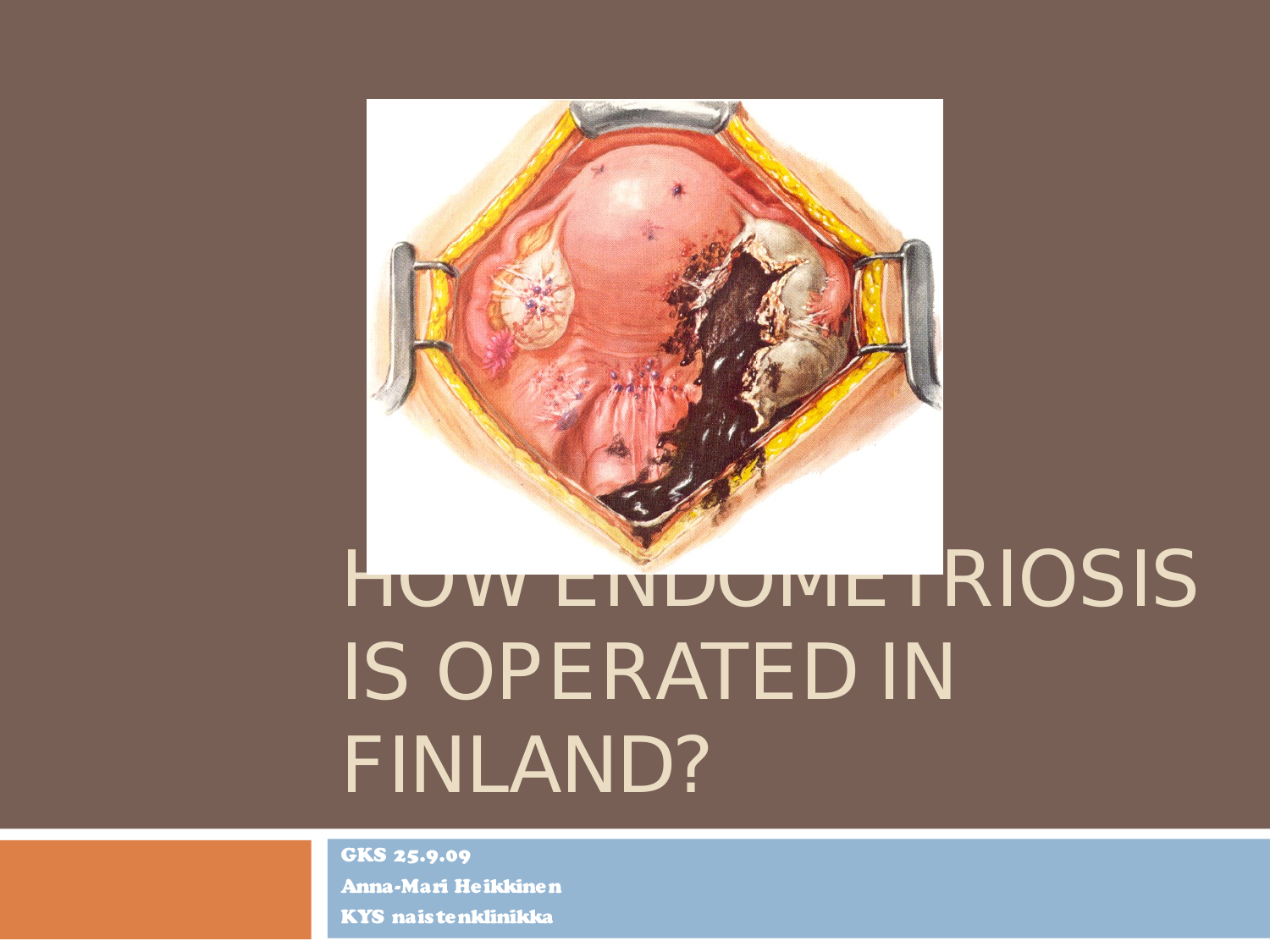#### 3/2009 QUESTIONNAIRE CONCERNING OPERATIVE TREATMENT OF ENDOMETRIOSIS

- E-mail to public hospitals Who? What? Centralization?
- Technical management : Antti Tarponen & J uha Mäkinen University of Turku
- All answeared 34 University hospital: 5 Central hospital: 15 Other hospital : 14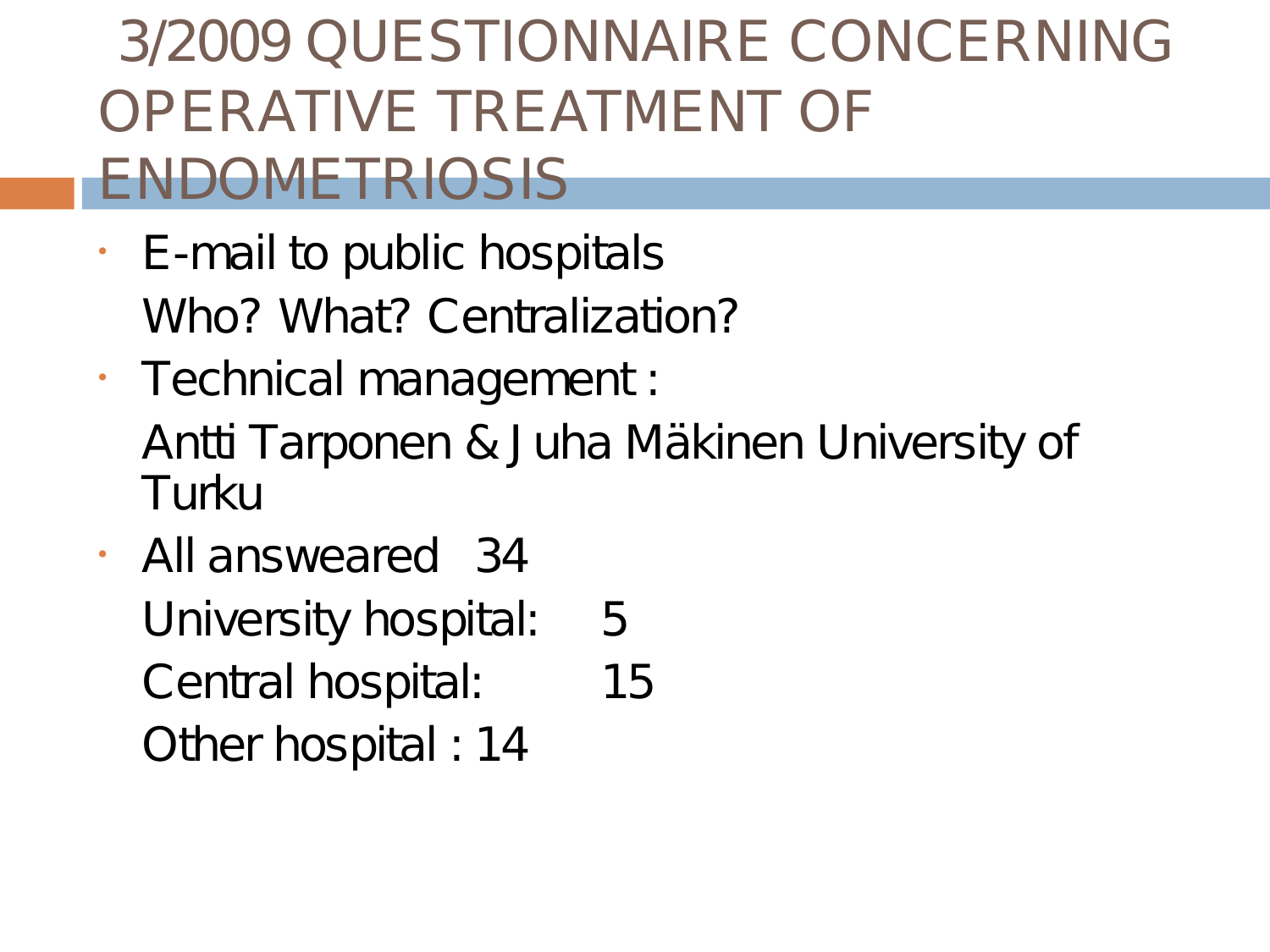# OPERATIVE TREATMENT OF ENDOMETRIOMA

- □ All exept one hospital operate
- $\Box$  Specialists operate, also trainees if there are any
- □ Centralization:
	- $\frac{1}{2}$  Yes: In 0-20% of the hospitals; to 1-4 persons
	- <sup>嬪</sup> Bigger hospital->less centralization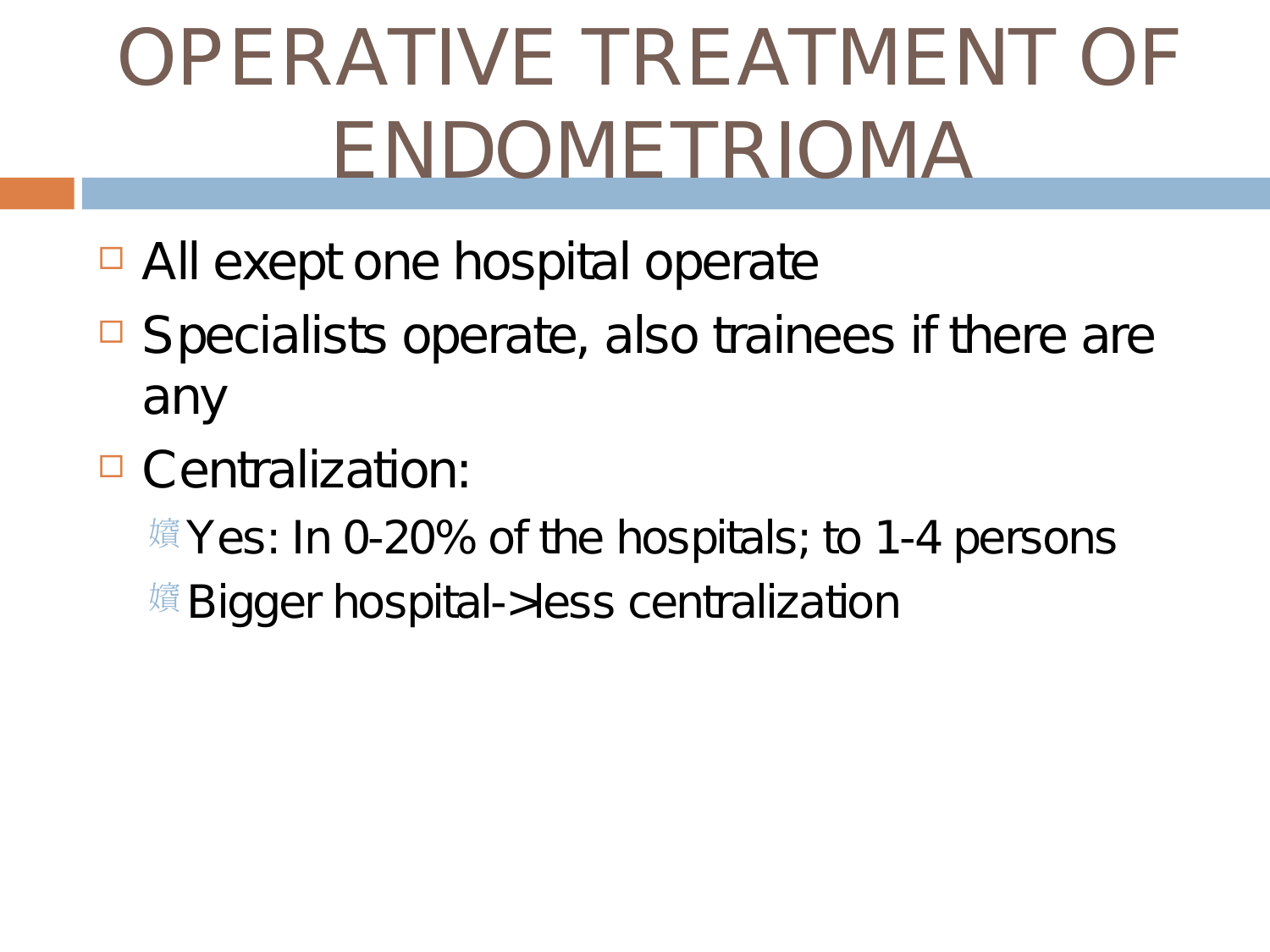### TREATMENT OF DEEP INFILTRATING ENDOMETRIOSIS

- Uterosacral ligament endometriosis
- Urinary bladder endometriosis
- Deep bowel endometriosis (no RVE)
- Rectovaginal endometriosis (RVE)
- 23 (68%) hospitals operate deep endometriosis, 11 do not
- Specialists operate
- 74% of operations centalized to 1-4 gynecologists
- 91% co-operates with surgeon frequently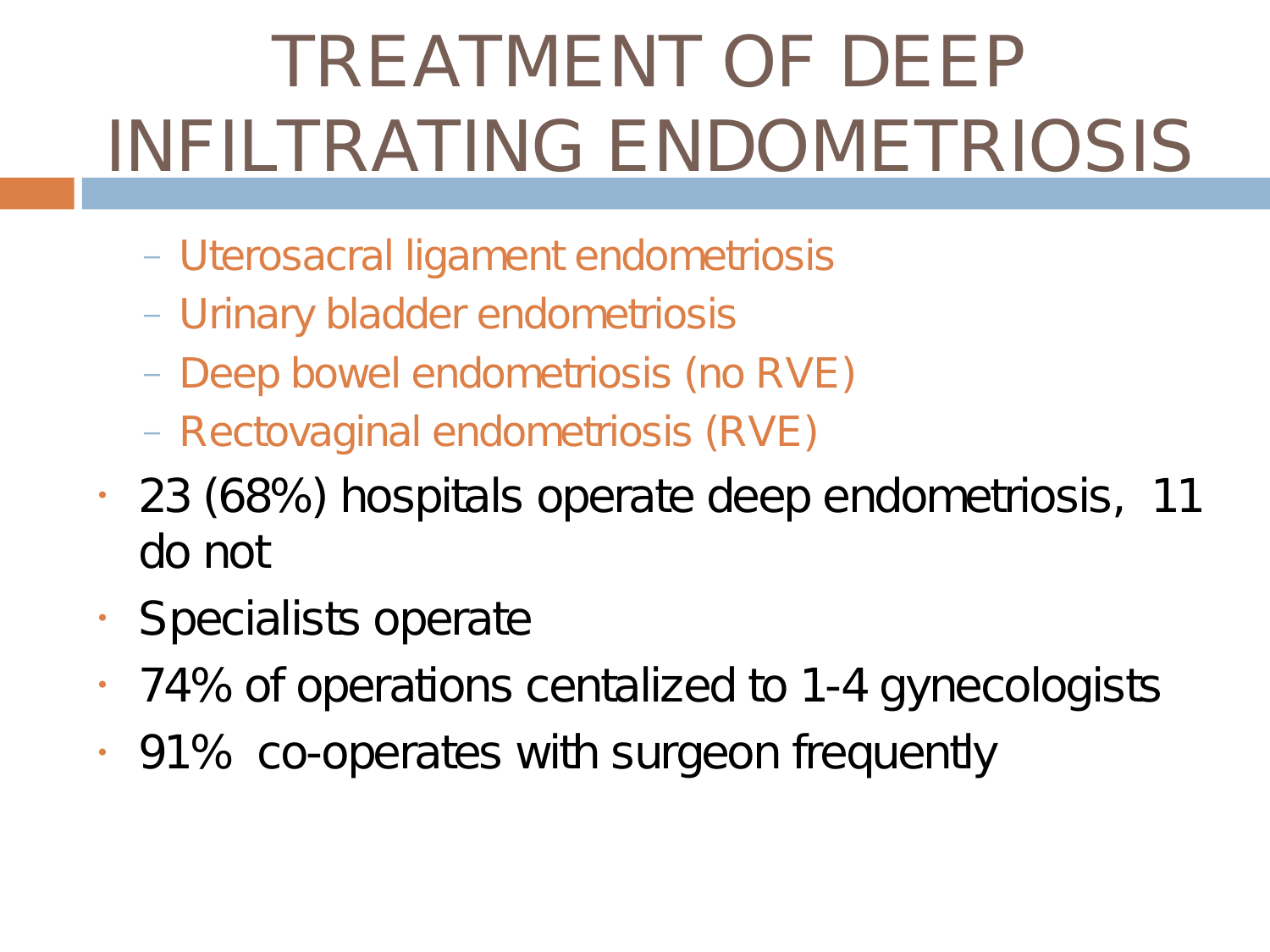### Operative treatment of deep uterosacral ligament endometriosis

|                                | AII<br>$n\%$ | ity | Univers Central Other<br>hos pital hos pital<br>hospital (n=15) (n=14) |   |
|--------------------------------|--------------|-----|------------------------------------------------------------------------|---|
| Operates 23 (68%)<br>deep us e |              |     | 12                                                                     | 6 |
| Resection                      | 23           | 5   | 12                                                                     | 6 |
| Primarily<br>I-scopic          | 19 (56%)     |     | 10                                                                     |   |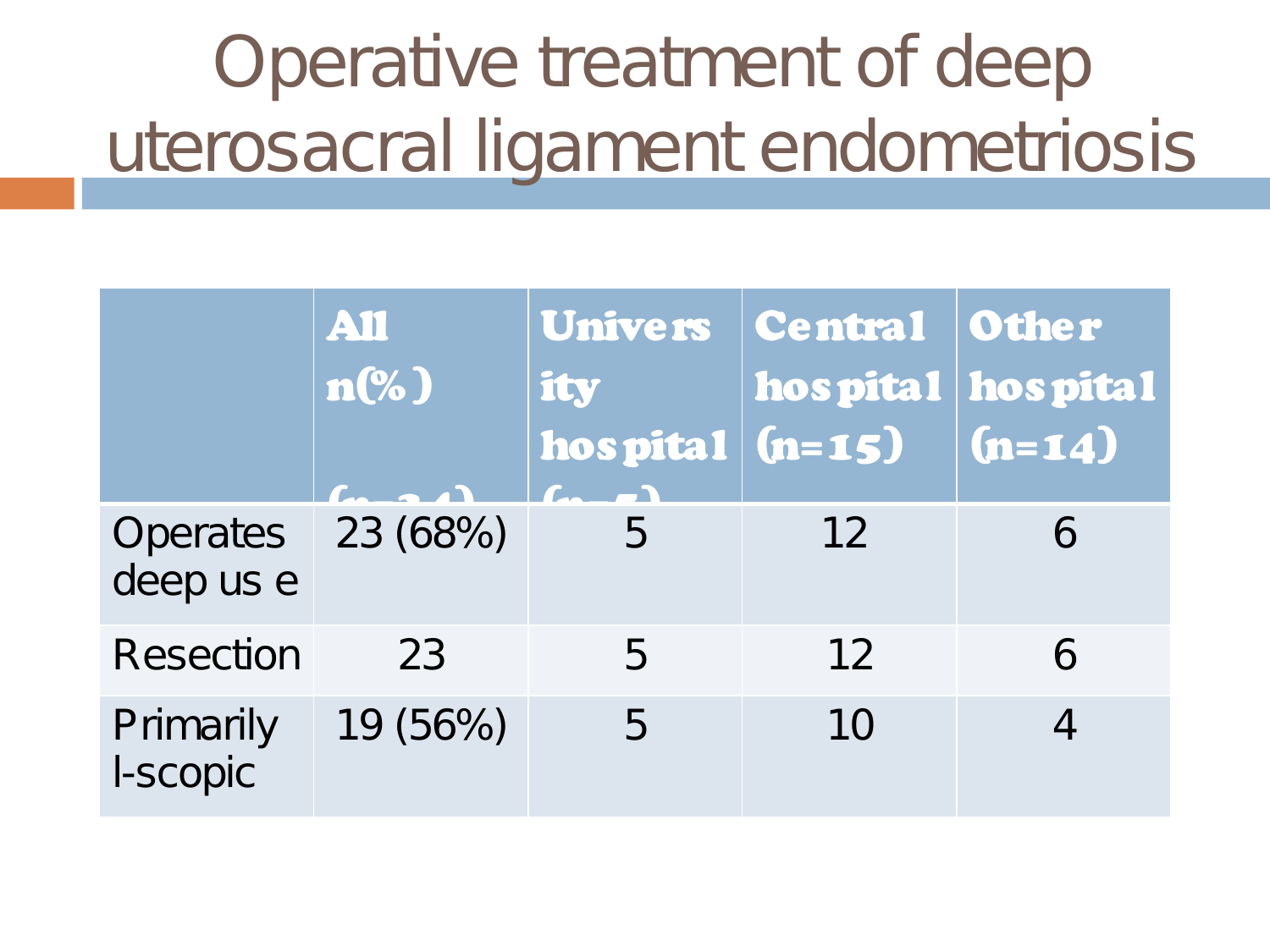### Operative treatment of bladder endometriosis

|                              | AII<br>$n\%$ | Univers Central<br>ity hosp hosp<br>$(n=5)$ | $(n=15)$ | Other<br>hosp<br>$(n=14)$ |
|------------------------------|--------------|---------------------------------------------|----------|---------------------------|
| <b>Operates</b><br>bladder e | 19 (56%)     | 5                                           | 11       | 3                         |
| <b>Bladder</b><br>resection  | 18           | 5                                           | 10       | 3                         |
| Primarily<br>I-scopic        | 9(26%)       |                                             | 3        | $\mathcal{P}$             |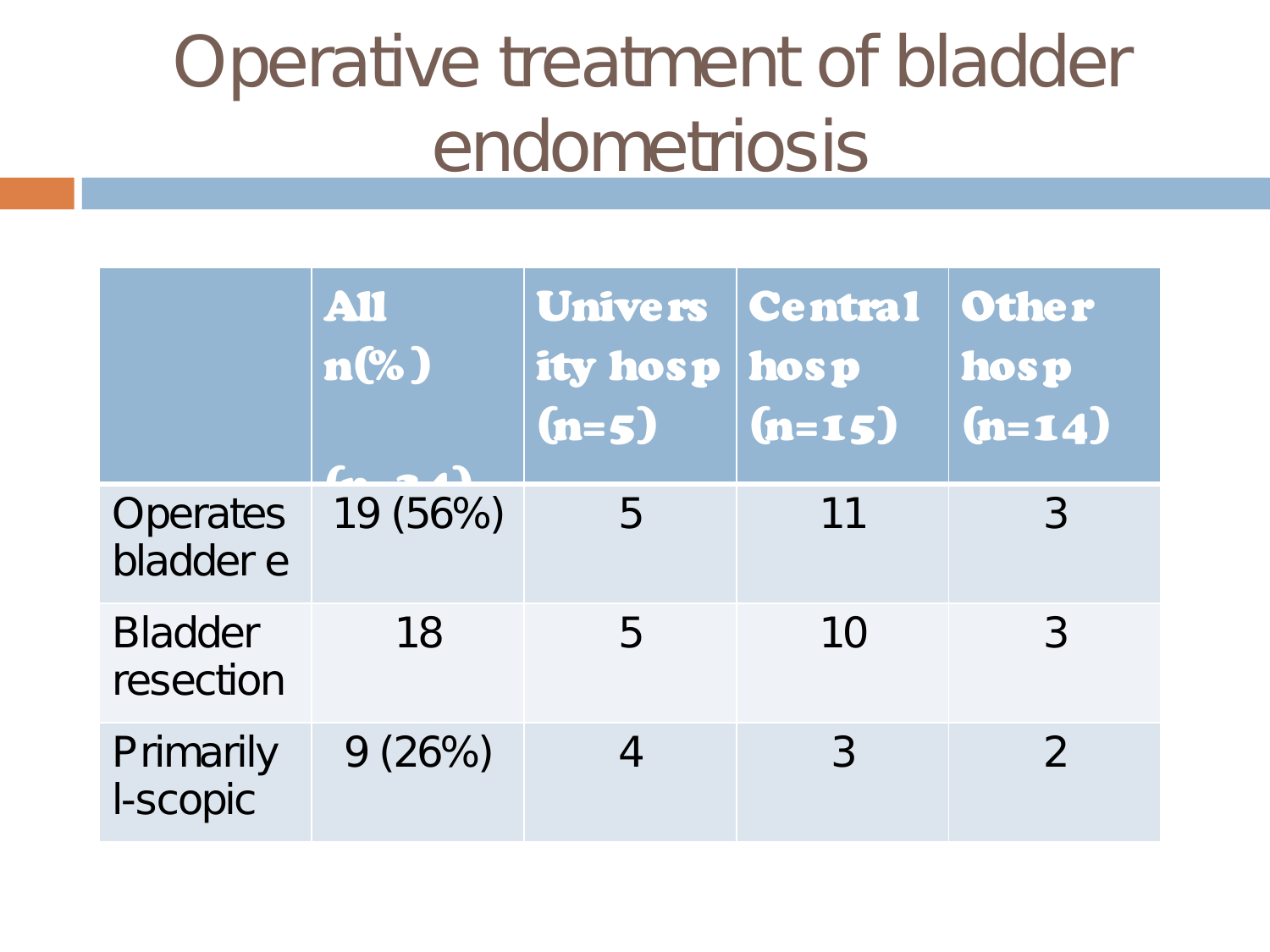### Operative treatment of deep bowel endometriosis (no RVE)

|                                           | AII<br>$n\%$ | ity<br>hosp | Univers Central Other<br>hosp<br>$(n=15)$ | hosp<br>$(n=14)$ |
|-------------------------------------------|--------------|-------------|-------------------------------------------|------------------|
| Operates 20 (59%)<br>bowel e              |              | 5           | 11                                        |                  |
| <b>Bowel</b><br>resection<br>$\mathsf{S}$ | 20           | 5           | 11                                        |                  |
| Primarily<br>I-scopic                     | 6(18%)       | 2           | $\mathcal{P}$                             | $\mathcal{P}$    |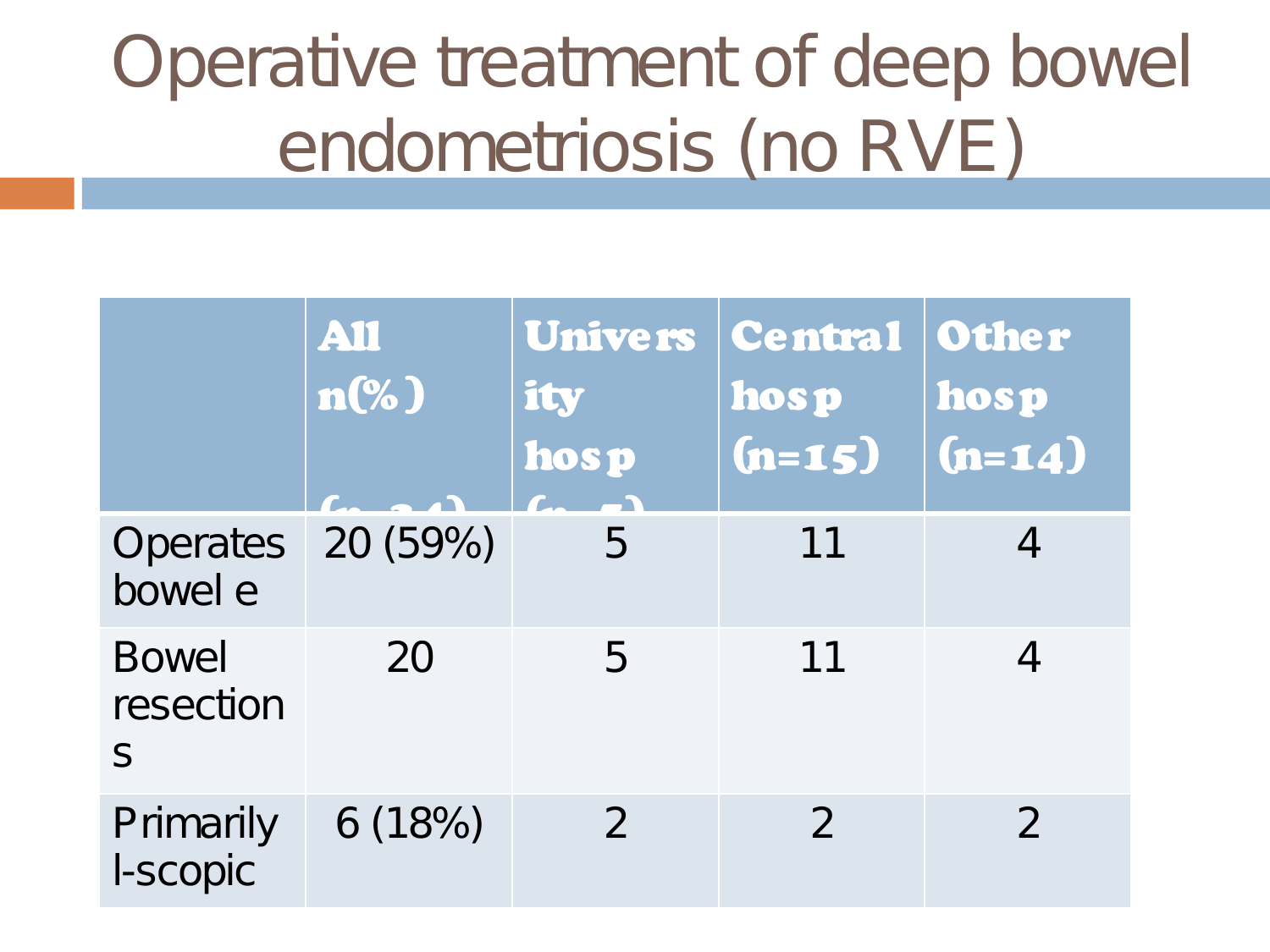### Operative treatment of rectovaginal endometriosis

|                               | All<br>$n\%$ | ity<br>hosp   | Univers Central Other<br>hosp<br>$(n=15)$ | hosp<br>$(n=14)$ |
|-------------------------------|--------------|---------------|-------------------------------------------|------------------|
| <b>Operates</b><br><b>RVE</b> | 21(62%)      | 5             | 10                                        | 6                |
| <b>Bowel</b><br>resection     | 15 (44%)     | 5             | 8                                         | $\mathcal{P}$    |
| Primarily<br>I-scopic         | 10 (29%)     | $\mathcal{P}$ |                                           |                  |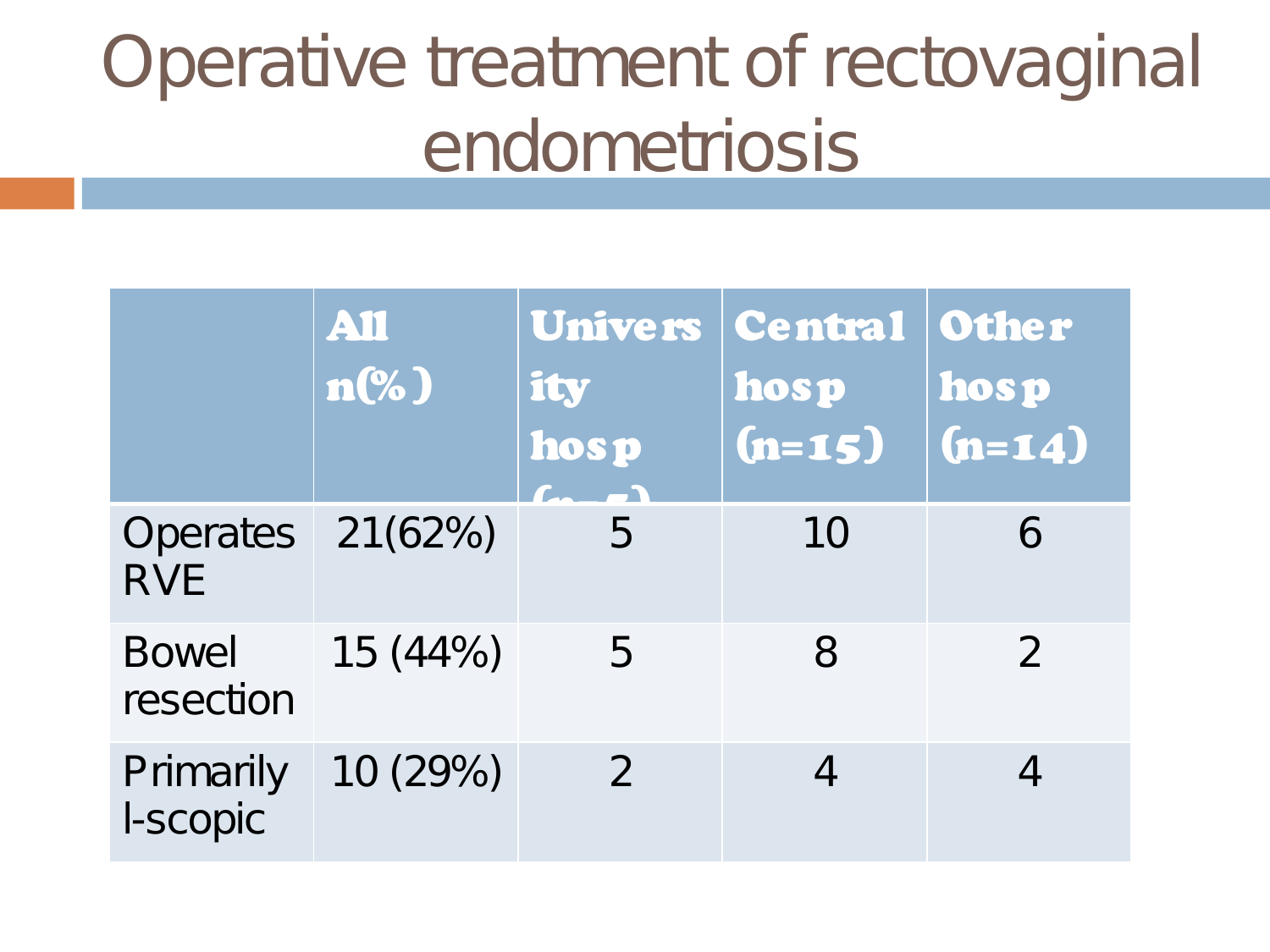## **Centralization**

- $\Box$  22/34 (%) sends patients to other hospital
- □ Where:
	- 嬪 HUS 6
	- **嬪 TYKS 6**
	- 嬪 OYS 5
	- 嬪 TAYS 4
	- 嬪 KYS 3
	- 嬪 KSKS 2001
	- 嬪 UAS 1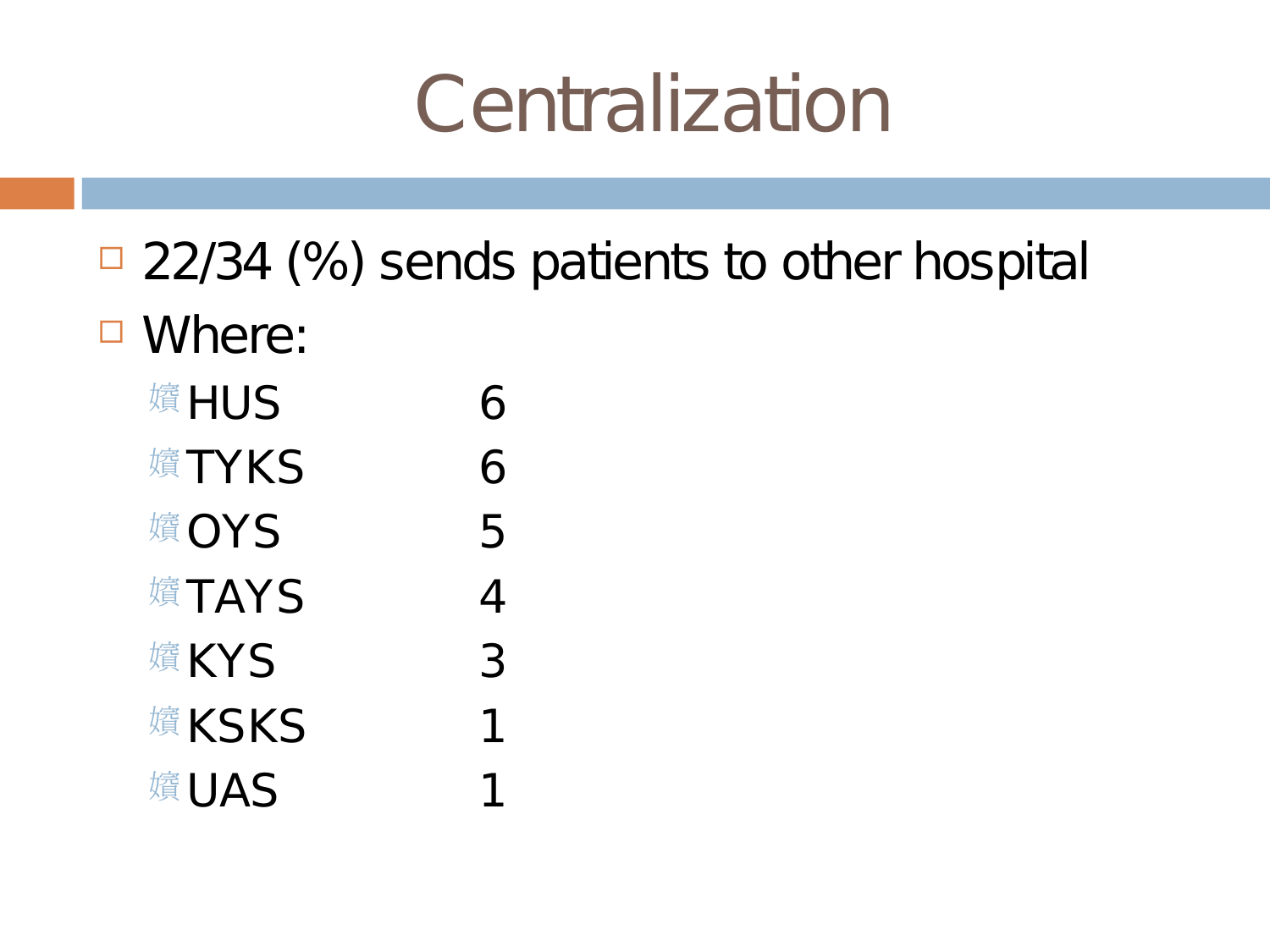#### Centralization of operative treatment of difficult endometriosis in Finland

|                                | All n<br>$(n=34)$ | ity<br>hosp                | Univers   Central   Other<br>hosp<br>$(n=15)$ | hosp<br>$(n=14)$ |
|--------------------------------|-------------------|----------------------------|-----------------------------------------------|------------------|
| <b>Not</b><br>necessar<br>y    | 5                 | O                          | $\overline{2}$                                | 3                |
| <b>Not</b><br>ready to<br>send | 12                | $\boldsymbol{\mathcal{A}}$ | 5                                             | 3                |
| Ready to 14<br>receive         |                   | 5.                         | 7                                             | $\overline{2}$   |